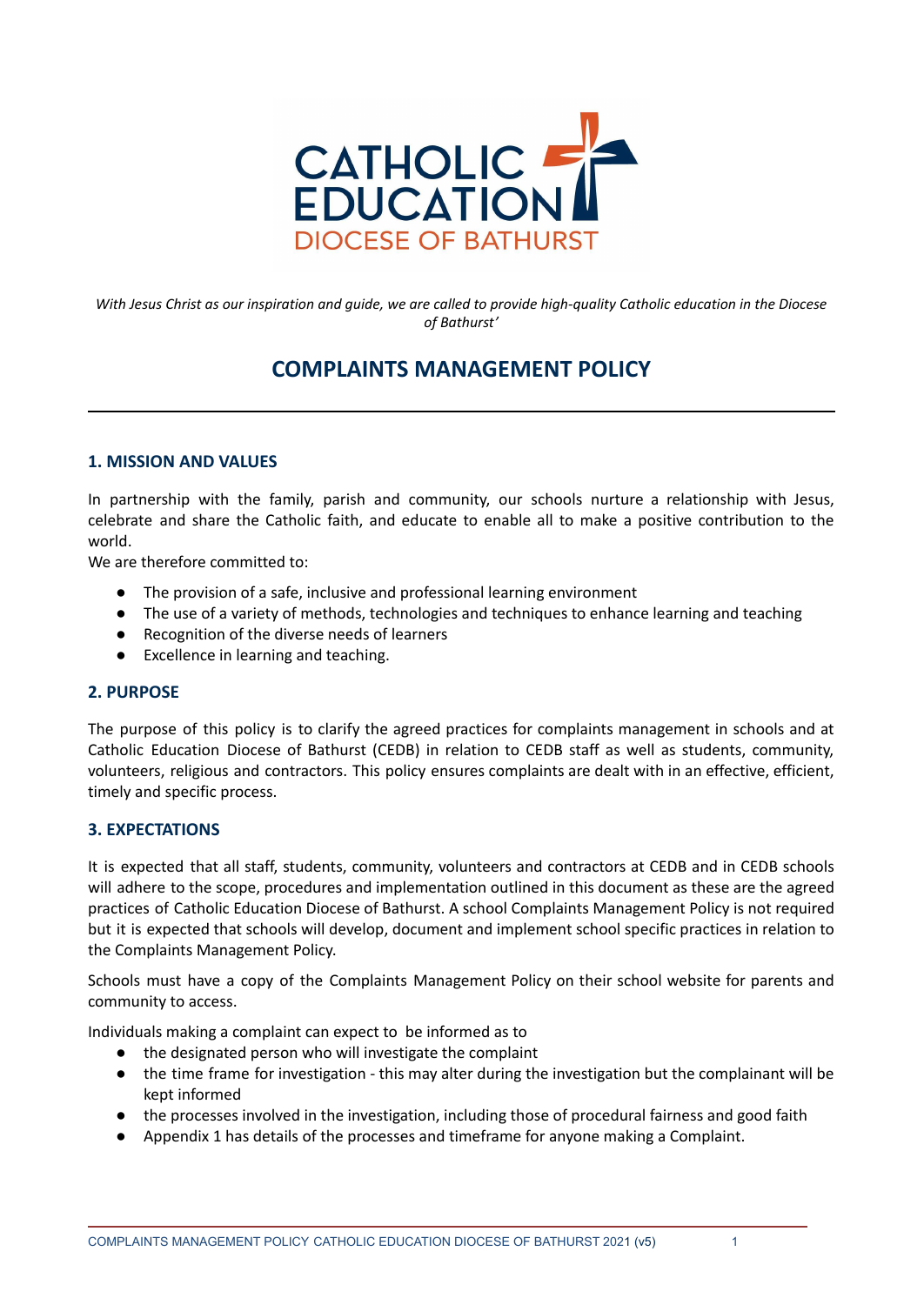### **4. DEFINITIONS**

### **Complaint**

A complaint involves an expression of dissatisfaction or a concern about a CEDB employee or a volunteer, religious person, or contractor, or a process. It also includes concerns about organisational, curriculum or cultural matters. Complaints are an opportunity to identify issues and take action to improve the situation or relationship and drive a culture of continuous improvement. Information on the Complaint process is available for the complainant/parent/guardian in Appendix 1.

### **Complainant**

A person, organisation or advocate making a complaint.

### **Designated Persons**

An impartial person who acts in a timely manner to investigate the complaint according to the Complaint Management Process (Appendix 2, 3, 4 and 5).

At the school The school will consider the local school context and organisation and will nominate a designated person/s responsible for dealing with the complaint. A designated person will generally be a Coordinator, Assistant Principal or Principal. The designated person is to be communicated to relevant staff, parents and students and the complainant. This person may require training or CEDB assistance to undertake the role.

At Catholic Education Diocese of Bathurst When a complaint is received it is registered by the Personal Assistant to the Executive Director of Schools who will also inform the complainant of who the designated person is. The complaint is then communicated to the relevant Consultant to Schools who is the designated person. If the Consultant to Schools is involved in the complaint then the Executive Director of Schools will nominate a designated person to undertake the investigation.

#### **Good Faith**

A sincere intention to deal fairly with others without malice or the desire to harm others.

#### **Procedural Fairness**

A basic right of all individuals to have a legitimate expectation that Principals and Catholic Education Diocese of Bathurst staff will follow these principles when decisions are made affecting their rights, interests or legitimate expectations.

#### **Resolution**

A complaint is resolved when the issue raised has been dealt with in line with CEDB Management of Complaints Policy. The resolution may or may not be to the complainant's satisfaction.

### **5. GUIDELINES**

The following inform this policy:

- 1. Good Faith
	- o All parties are responsible for participating in the process in good faith and will be treated with respect, impartiality, dignity, privacy and confidentiality
	- o Malicious or vexatious complaints do not meet the good faith criterion
	- o Anonymous complaints may not be fully investigated as they may not meet the good faith criterion and may contain insufficient detail
- 2. Procedural Fairness
	- o The principles of procedural fairness and timeliness will be applied in all complaints
	- o Complaints will be treated confidentially and all parties involved must adhere to confidentiality principles
	- o Investigations will be open and unbiased with all parties receiving a fair hearing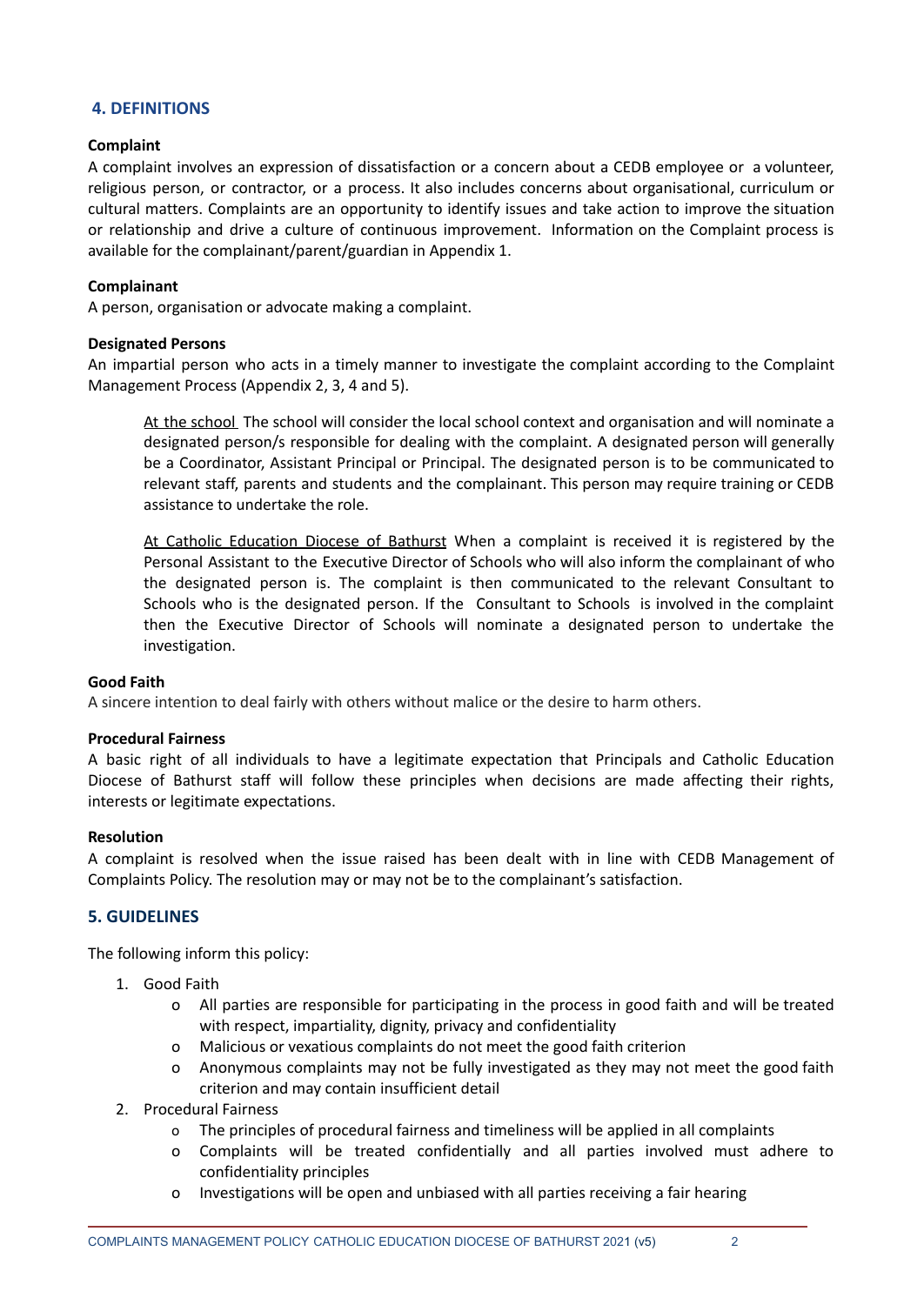- o No decisions or resolutions should be made until all the facts are clear
- o The wishes of the complainant will be taken into account if possible in the investigation
- 3. Resolve issues directly
	- o Complaints should if at all possible be resolved at the school before referral to CEDB
	- o CEDB may refer complaints back to schools if they have not been addressed at this level
	- o All parties are welcome to take a support person to any meeting about the complaint
	- o Use of other agencies may be appropriate to the process. The complainant must advise the school or CEDB if the matter is being pursued through alternative agencies
- 4. Legal Issues
	- o Any complaint that constitutes a child protection issue is managed in accordance with the Diocesan Child Protection Policy and under the relevant Child Protection legislation
	- o Any complaint that refers to Clergy will be referred to the Diocesan Chancery
	- o Any complaint which is potentially unlawful will be referred to an appropriate agency
- 5. Conflict of Interest
	- o If a Conflict of Interest or perceived Conflict of Interest exists, the complaint will be investigated accordingly and may use an external agency
- 6. Record of Complaints/Appeals
	- o Schools and CEDB maintain a Complaints Register (Appendix 2)
	- o Documentation from the investigation is attached to the register
	- o Documentation from any appeals must be retained
	- o Records are stored for the required period
- 7. Timeliness
	- o All phases of the process should be completed in a timely manner and communicated to the complainant if the process cannot occur in the recommended time frames.
	- o Initial Phase should occur within 48 hours
	- o Assess Phase should occur within 2 4 weeks. This will depend upon information gathered and further clarifications required
	- o Resolution Phase should occur immediately after the Assess Phase
	- o Follow up should continue for a relevant period after Resolution Phase has been implemented

## **6. PROCEDURES**

### **The Complaint process**

Appendix 1 Complainant/Parent/Guardian/Student Process in Making a Complaint Appendix 3 Complaints Process Flowchart Appendix 4 Steps for Resolution of Complaints at schools Appendix 5 Steps for Resolution of Complaints at CEDB

### **Appeals**

There are two avenues of appeal if the complainant feels that the complaints procedure has not been followed correctly, or that the outcome is unreasonable.

1. Appeals at School Level

Appeals at school level are directed:

- to the Principal, if the Principal has not been involved in investigating the complaint, and is not the person named as the source of the grievance
- to the CEDB if the Principal has been involved

This appeal will consider:

- whether the complaint was handled properly in line with the Complaints Resolution process
- the outcome of the process and the basis for the appeal
- if it is resolved that the outcome is appropriate, the complainant will be notified and no further action will be taken by the school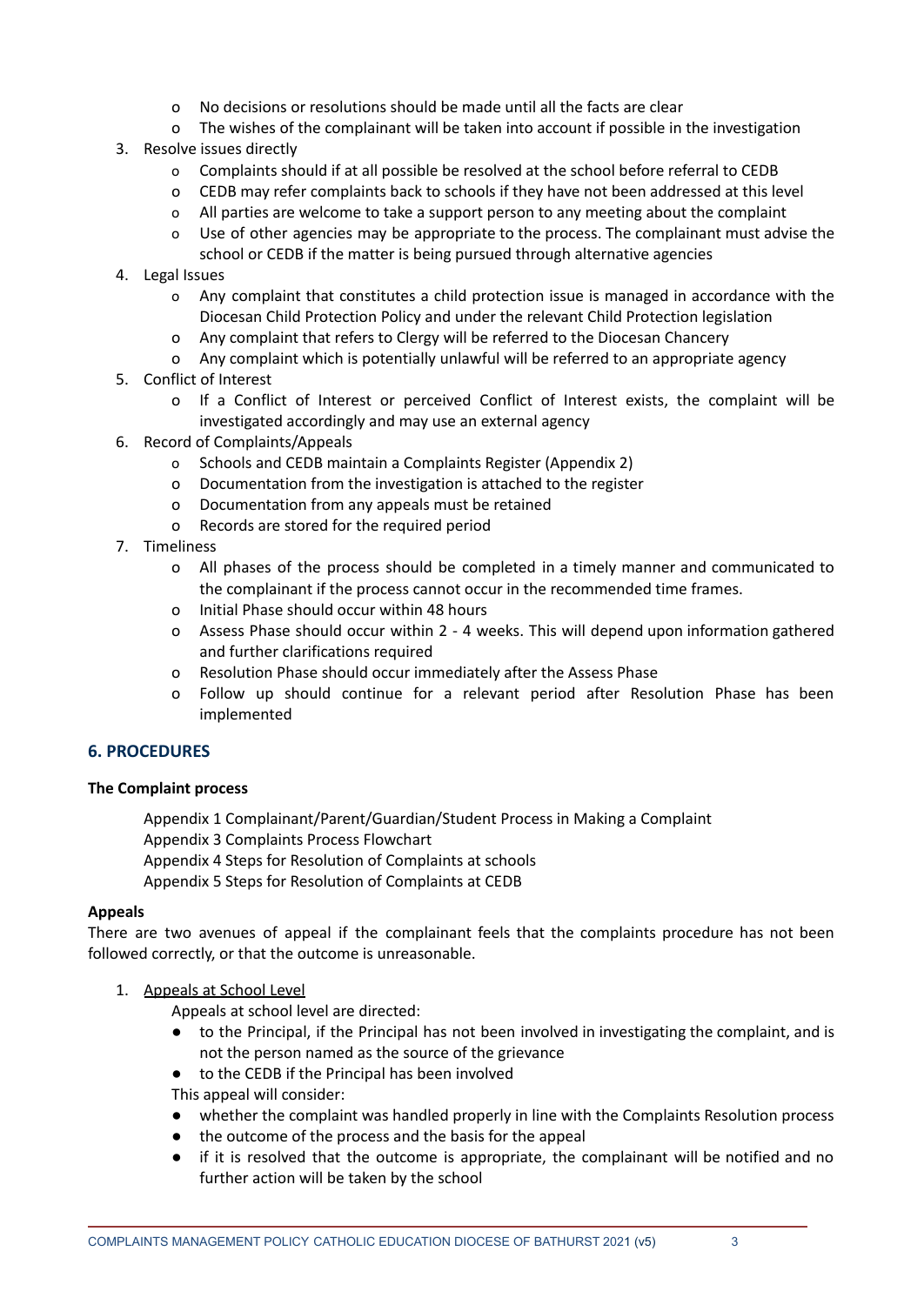- if it is resolved that the outcome is inappropriate or the process was not followed, the complainant will be notified and action will be taken for the complaint to be reviewed
- Appeals documentation must be recorded and stored.
- 2. Appeals at Catholic Education Diocese of Bathurst Level

Appeals at CEDB level are directed:

- to the Personal Assistant to the Executive Director of Schools. The Executive Director of Schools will determine who will undertake a review of the outcome and process at CEDB This appeal will consider:
- whether the complaint was handled properly in line with the Complaints Resolution process
- the outcome of the process and the basis for the appeal
- if it is resolved that the outcome is appropriate, the complainant will be notified and no further action will be taken by CEDB
- if it is resolved that the outcome is unreasonable or the process was not followed, the complainant will be notified and action will be taken for the complaint to be reviewed.
- Appeals documentation must be recorded and stored.

## **7. LEGISLATIVE FRAMEWORK**

- 1. *Anti-Discrimination Act* 1977
- 2. *Racial Discrimination Act* 1975
- 3. *Disability Discrimination Act* 1992
- 4. *Sex Discrimination Act* 1984
- 5. *Workplace Health and Safety Act* 2011
- 6. *Ombudsman Act 1976* (NSW)

## **8. RELATED POLICIES AND GUIDELINES**

- 1. *Workplace Grievance Policy* Catholic Education Diocese of Bathurst
- 2. *Discrimination, Harassment and Bullying Policy* Catholic Education Diocese of Bathurst
- 3. *Workplace Health and Safety Policy* Catholic Education Diocese of Bathurst
- 4. *Child Protection Policy* Catholic Education Diocese of Bathurst
- 5. *'Registration Systems and Member Non-government Schools (NSW) Manual* NESA
- 6. *Code of Conduct for Employees* Catholic Education Diocese of Bathurst
- 7. *Staff Discipline Policy* Catholic Education Diocese of Bathurst
- 8. *Procedural Fairness Guidelines* Catholic Education Diocese of Bathurst

## **9. POLICY ADMINISTRATION**

This policy has been ratified by the Executive Director of Schools and will be reviewed periodically, or in the event of any information or incident that indicates the need for a review, or following relevant legislative or organisational change.

It is the responsibility of anyone accessing this document to ensure that the current version is downloaded from CEDB website.

| Date of Implementation | 2009               |
|------------------------|--------------------|
|                        |                    |
|                        |                    |
| Date of Last Review    | 2020               |
|                        |                    |
|                        |                    |
| Date for Next Review   |                    |
|                        | 2024               |
|                        |                    |
|                        |                    |
| Responsible for Review | Leader HR and Risk |
|                        |                    |
|                        |                    |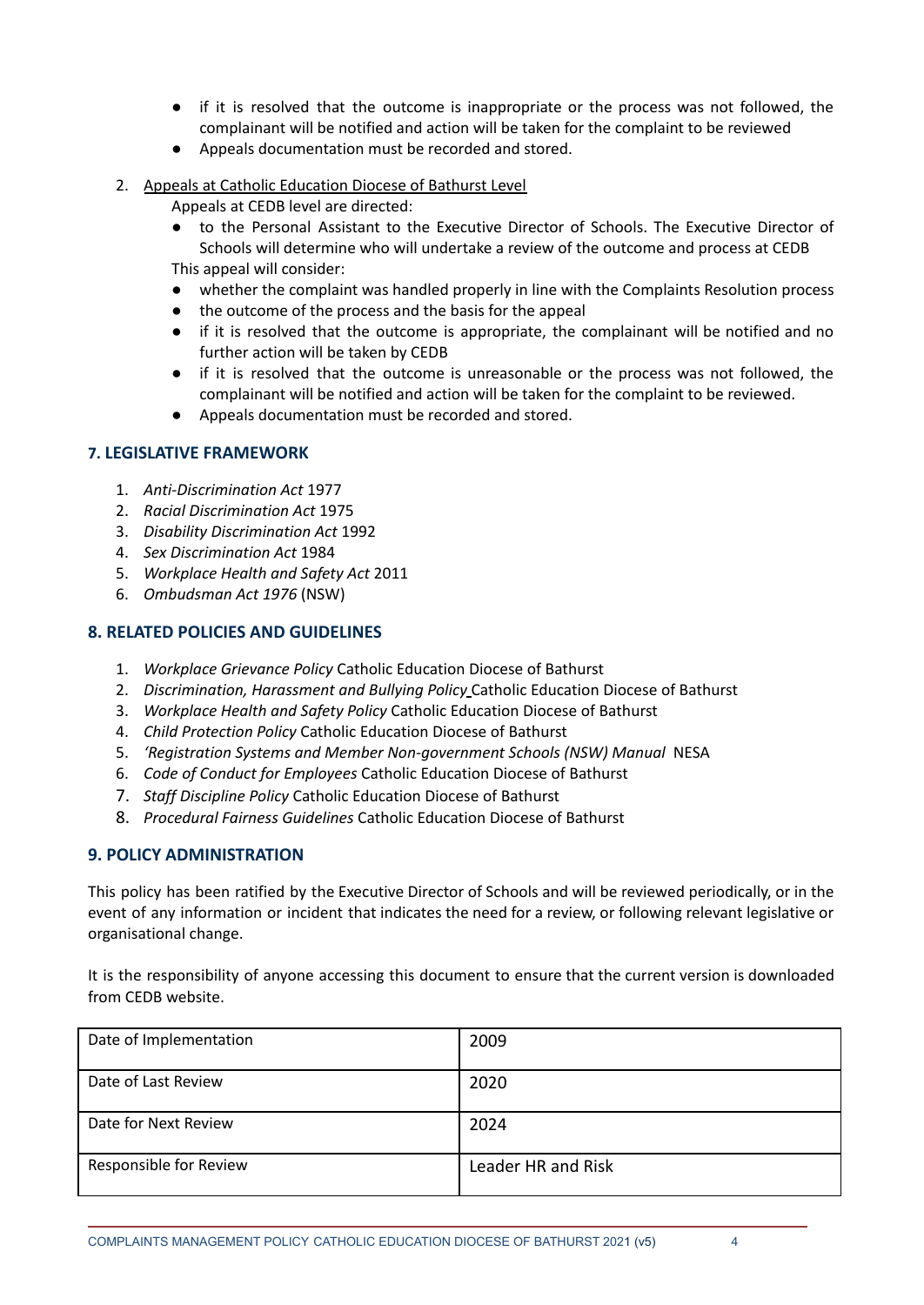## **Appendices**

- Appendix 1 Complainant/Parent/Guardian/Student Process in Making a Complaint
- Appendix 2 Complaints Register
- Appendix 3 Complaints Process Flowchart
- Appendix 4 Steps for Resolution of Complaints at schools
- Appendix 5 Steps for Resolution of Complaints at CEDB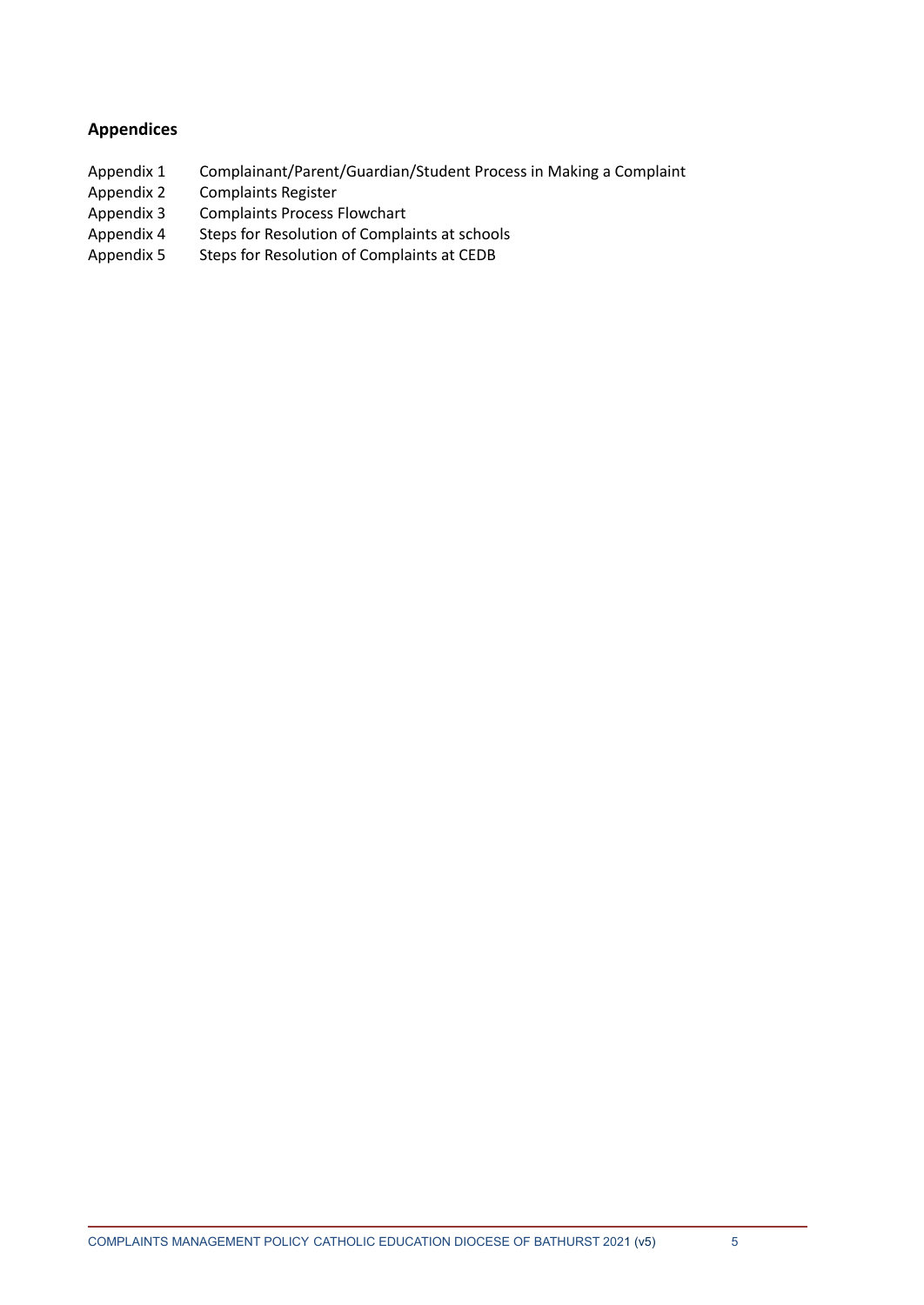## **Appendix 1: Complainant/Parent/Guardian/Student Processes in making a Complaint**

## **The Complaint process**

- 1. The complainant/parent/guardian/student determines whether the complaint is to be directed to the school or the CEDB. Complaints should generally be resolved at the school. Complaints made to the CEDB that have not been initially referred to schools will be directed to the school in the first instance.
- 2. The complainant/parent/guardian/student should provide the complaint to the most relevant person depending upon the issue being raised. eg
	- a. Complaint regarding student(s) to class teacher or Year Coordinator or Assistant Principal
	- b. Complaint regarding staff to the Principal
	- c. Complaint regarding Principal to CEDB
- 3. The complainant/parent/guardian/student informs the school or CEDB of the complaint. It is recommended that the complaint be in writing and clearly articulate the issue. A phone complaint will be accepted, but a written complaint provides clarity around the issues.
- 4. The complainant/parent/guardian/student can expect the complaint to be dealt with in a timely manner through having it entered into the Complaints Register and a person designated to deal with the complaint.
- 5. The designated person will contact the complainant within 48 hours informing them of the process to be followed to investigate the complaint.
- 6. The designated person will implement an investigation into the complaint and maintain contact with the complainant during this period to clarify or gather additional information.
- 7. The complainant/parent/guardian/student contacts the designated person, if required, regarding the complaint, it's investigation, and resolution.
- 8. The designated person will inform the complainant/parent/guardian/student of the outcome of the investigation and processes to be implemented as a result.

## **The Appeals process**

- 9. If the complainant/parent/guardian/student is not satisfied with the handling, investigation or processes used in investigating a complaint, they have the right to follow the appeals process.
- 10. The complainant/parent/guardian/student determines whether the appeal is to be directed to the school or the CEDB. Appeals should be directed to the school if that is where the complaint was handled, and to the CEDB if that is where the complaint was handled.
- 11. The complainant/parent/guardian/student should provide details of the appeal to the Principal or CEDB. Any appeal must be in writing and clearly articulate
	- a. the name of the designated person who handled the complaint
	- b. the handling, investigation or processes which they are dissatisfied with
- 12. The complainant/parent/guardian/student can expect the appeal to be dealt with in a timely manner.
- 13. An investigation into the handling, investigation or processes used in investigating a complaint will be conducted.
- 14. The complainant/parent/guardian/student will be informed of the results of the appeal.

Once a Complaint or Appeal is concluded, the process is finished and the results of the investigation and/or appeal will be implemented. No further appeals will be entered into.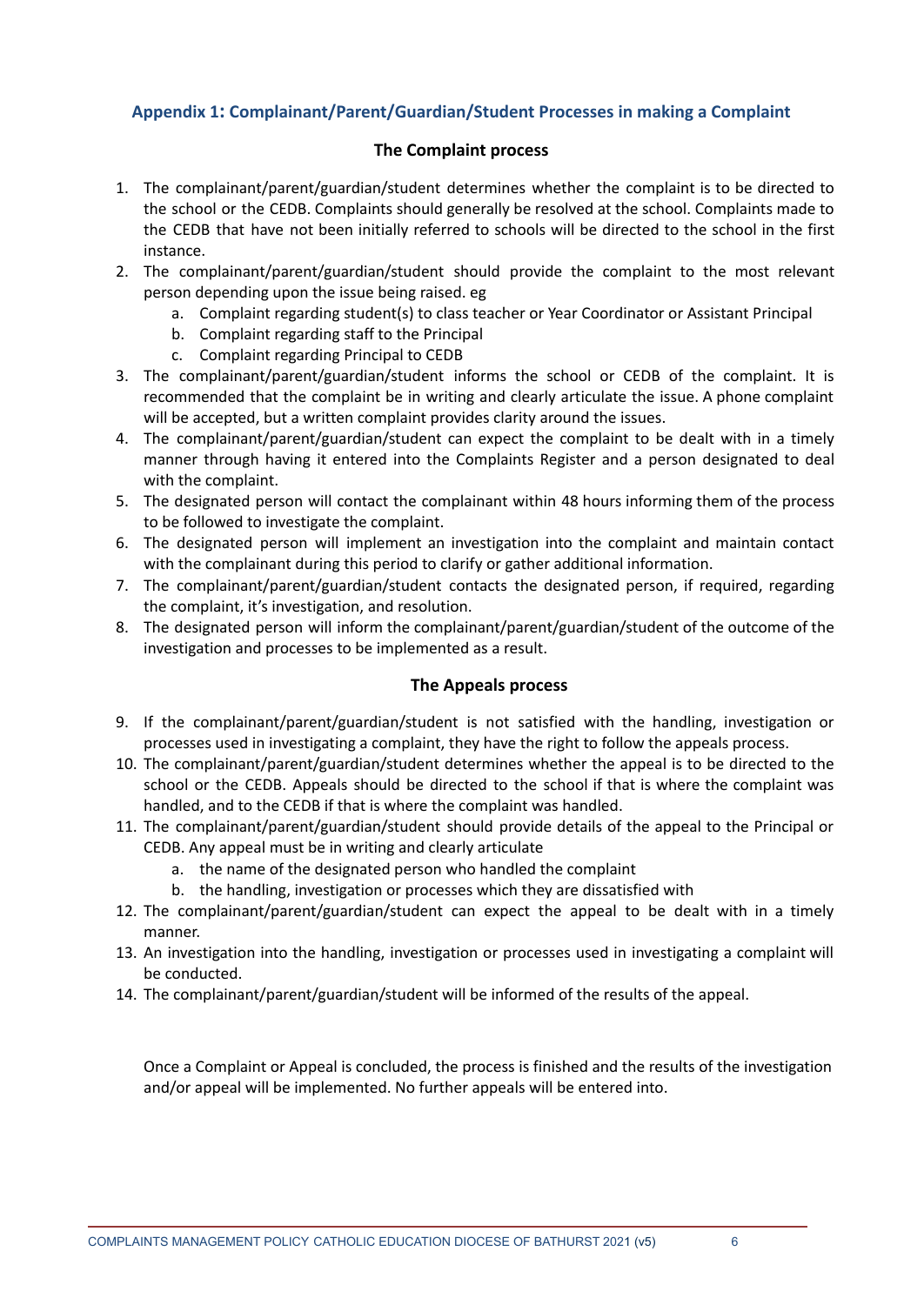### **Appendix 2: Complaints Register**

| Date and time Complaint received                   |                                |                              |
|----------------------------------------------------|--------------------------------|------------------------------|
| Medium (phone, email, letter etc)                  |                                |                              |
| Name of Complainant                                |                                |                              |
| Contact details of Complainant                     |                                |                              |
| Person receiving complaint (name<br>and signature) |                                |                              |
| Complaint investigation at                         | school investigation $\square$ | CEDB investigation $\square$ |

## **Details of the complaint and the outcome being sought**

**Resolution**

NB. Storage of Child Protection issues – Remove and place in relevant Child Protection file

**Please attach all relevant documentation to this cover sheet for Record Retention**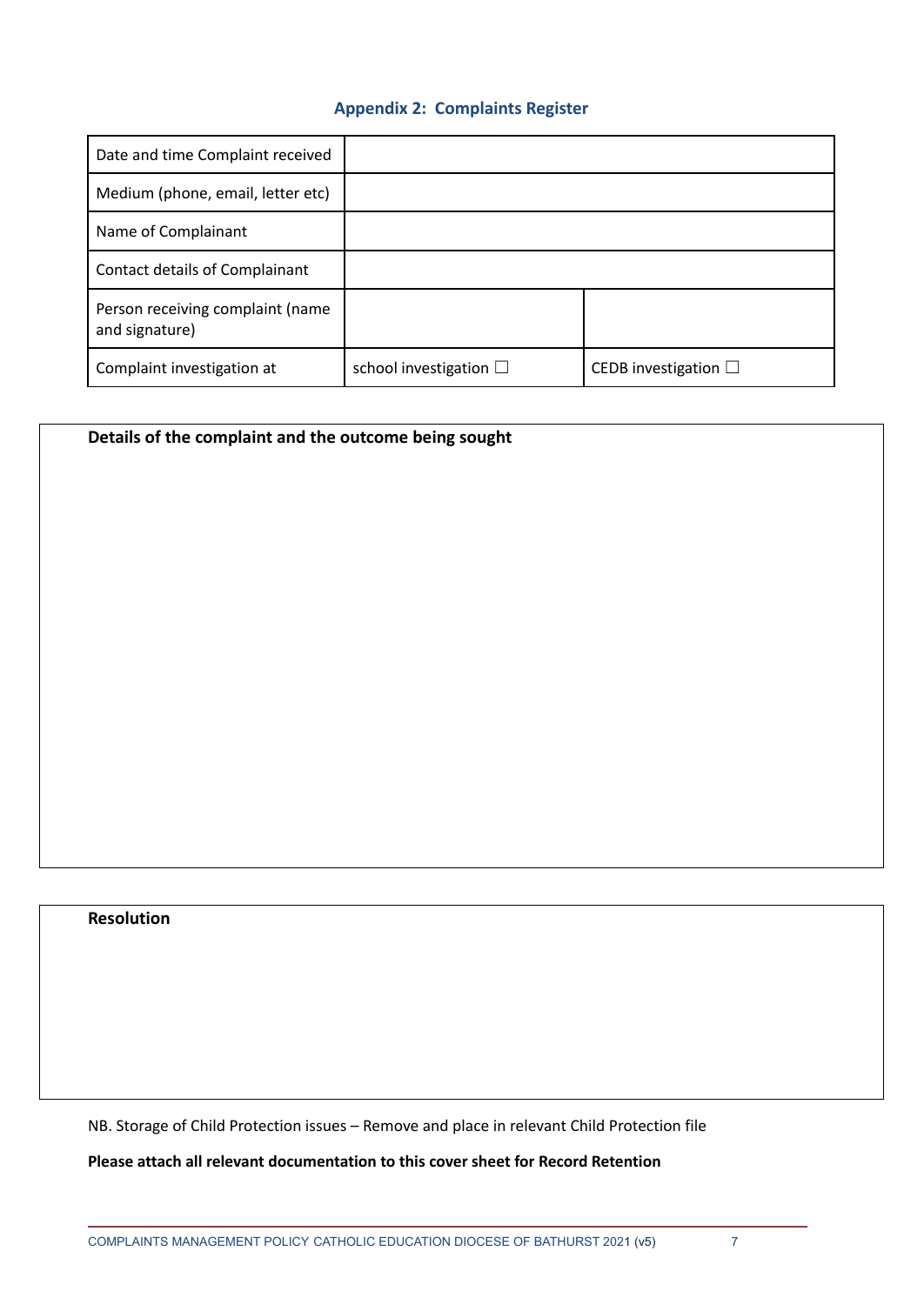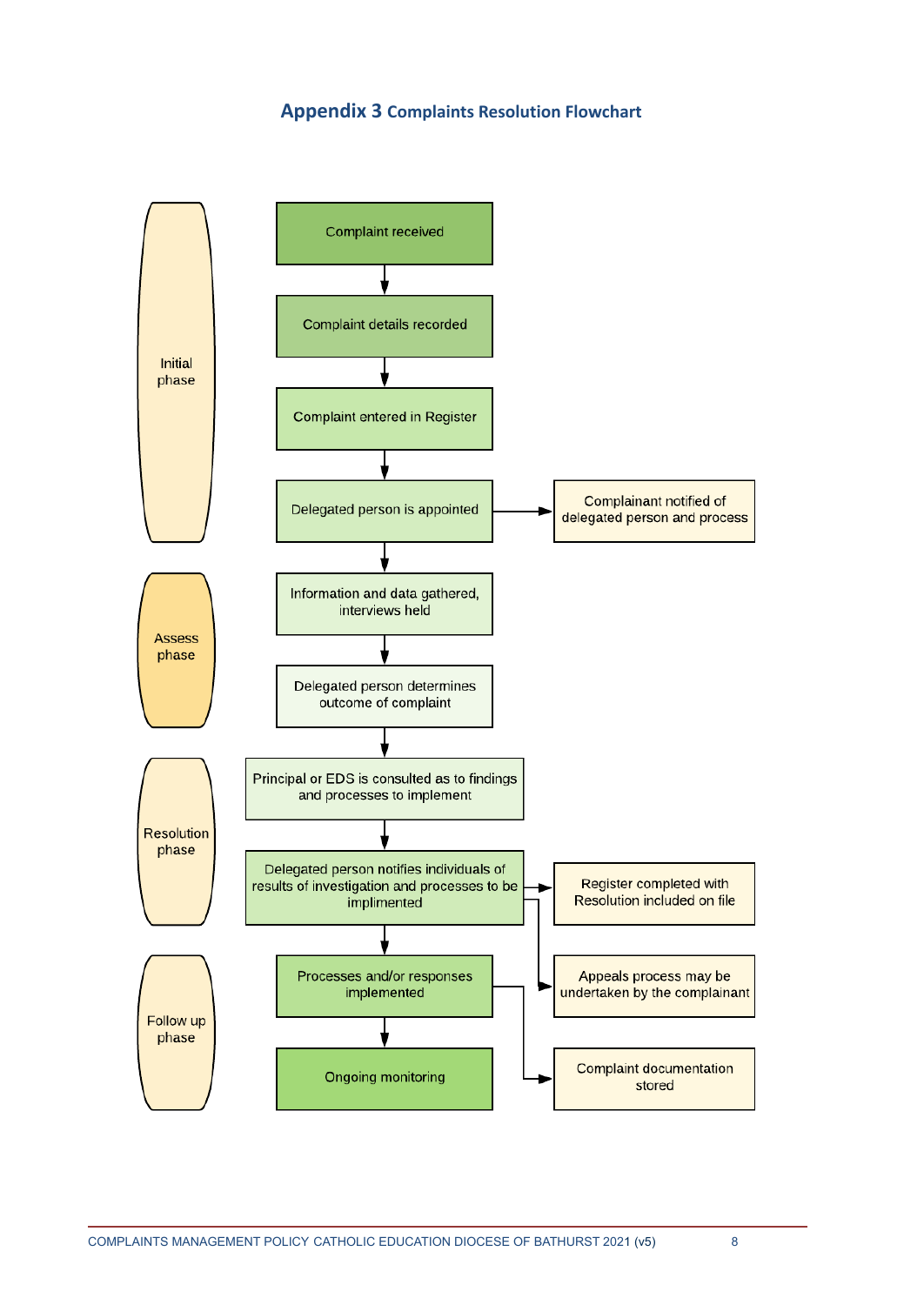## **Appendix 4 School Process for Resolution of Complaints**

After a complaint is received at a school, the following will happen:

### **Initial Phase**

- An individual receiving a complaint involving themself will meet with the complainant in an effort to resolve the issue at the most immediate level. This will include documenting the complaint and discussion and any resolution. This will be entered into the Complaints Register by the Principal.
- The principal or an individual receiving a complaint will obtain information from the complainant about the issue and document this initial information
- The Principal will record the complaint in the Complaints Register
- The complainant will be informed of the delegated person who will investigate the complaint
- The Principal will contact the designated person and provide details of the complaint

### **Assess Phase**

- The designated person will contact the complainant and explain the Complaints Management Process. At this time additional Information may be gathered and documented
- The designated person will address the complaint with relevant parties and record responses. At this time clarification may be required and more than one communication may be required with the persons involved. All parties are invited to have a support person present at any meeting
- In the interests of confidentiality, only relevant witnesses will be interviewed and the importance of confidentiality will be stressed. A breach of confidentiality will be dealt with as a serious matter
- The designated person will document the process and all information gathered at all stages
- If deemed necessary, the police or another outside agency may be contacted for involvement

### **Resolution Phase**

- The designated person will inform the Principal of the findings of the investigation and develop a response and processes for the resolution as appropriate
- If the complaint cannot be resolved at the school it may be escalated to the Consultant to Schools
- The designated person will notify all parties of the resolution. The complainant will receive a written notification of the outcome and any resolution or processes to be implemented. The designated person may also choose to discuss this with the complainant

### **Follow up Phase**

- The Complaints Register is completed for this complaint and all documentation is attached/linked. The Complaint is retained for the required period
- The designated person and/or principal will monitor the situation to ensure a culture of improvement
- If issues are uncovered during the school investigation, possible processes to implement include:
	- training for relevant people
	- behaviour monitoring or counselling or mediation
	- process monitoring
- Following the resolution of the complaint the following are possible outcomes:
	- review of processes or practices or culture
	- change of processes or practices or culture and ongoing monitoring of situation
	- training for relevant people
	- counselling
	- a written apology to the complainant
	- other action as deemed necessary
	- Involvement of CEDB and/or Consultant to School
- Follow up Monitoring processes will be
	- determined and enacted by the designated person and/or principal
	- recorded in the process.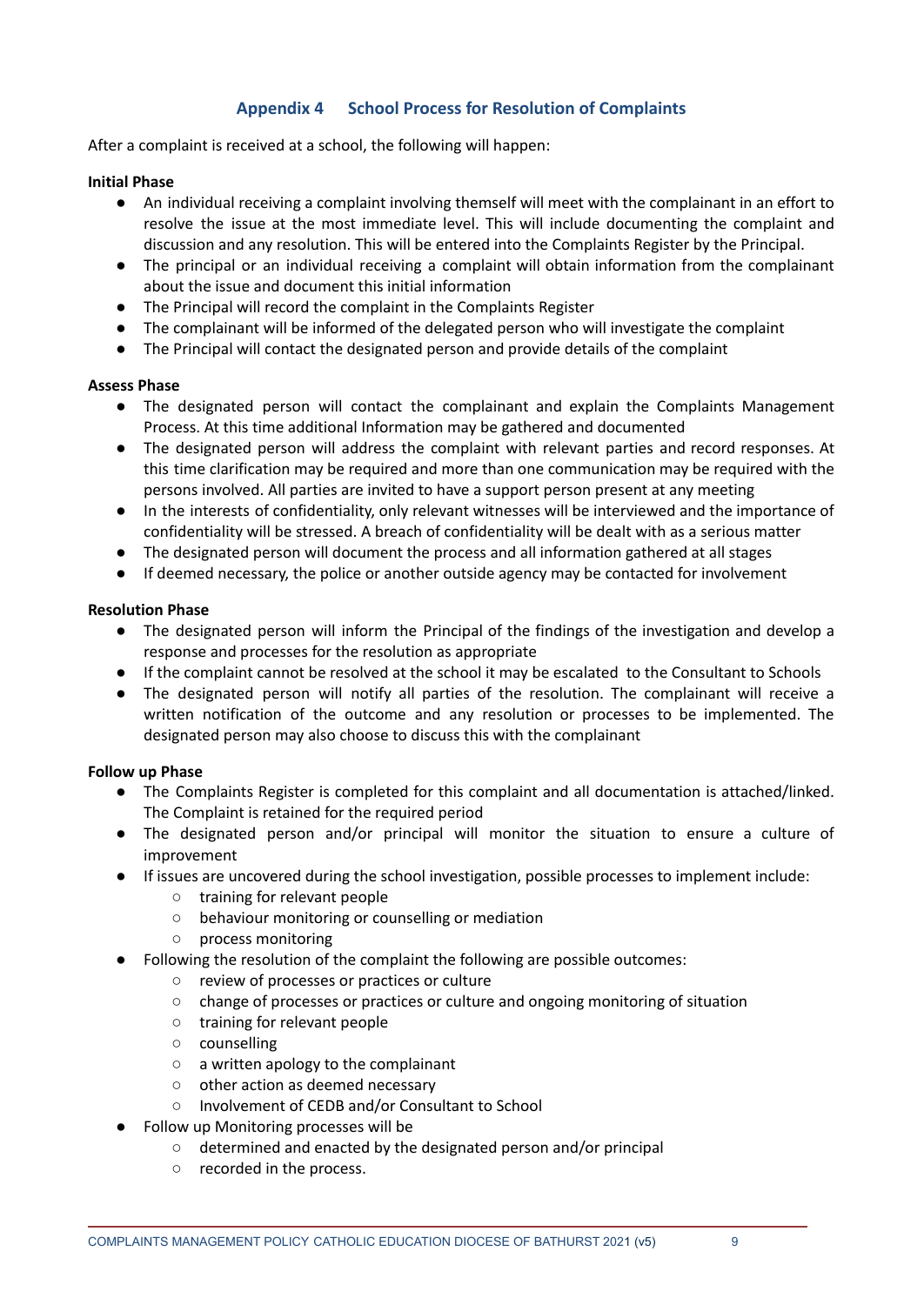## **Appendix 5 CEDB Process for Resolution of Complaints**

After a complaint is received at CEDB, the following will happen:

### **Initial Phase**

- The Personal Assistant to the Executive Director of Schools will document this initial information from the complainant about the issue. The complainant will be informed of the delegated person who will investigate the complaint
- The Personal Assistant to the Executive Director of Schools will record the complaint in the Complaints Register
- The Personal Assistant to the Executive Director of Schools may request the complaint be dealt with at the school level if there is no evidence of this process having happened
- The Personal Assistant to the Executive Director of Schools may request the complaint be made in writing if contact was by phone
- The Personal Assistant to the Executive Director of Schools will contact the Consultant to Schools (or other designated person) and provide details of the complaint
- If the complaint comes from a school as they are unable to resolve it, the Personal Assistant to the Executive Director of Schools will document this information and gather all school documentation of the process to date. The school will be informed of the delegated person who will investigate the complaint

### **Assess Phase**

- The Consultant to Schools will contact the complainant and explain the Complaints Management Process. At this time additional Information may be gathered and documented.
- The Consultant to Schools will address the complaint with relevant parties and record responses. At this time clarification may be required and more than one communication may be required with the persons involved. All parties are welcome to have a support person present at any meeting.
- In the interests of confidentiality, only relevant witnesses will be interviewed and the importance of confidentiality will be stressed. A breach of confidentiality will be dealt with as a serious matter.
- The Consultant to Schools will document the process and all information gathered at all stages.
- If deemed necessary, the police or another outside agency may be contacted for involvement.

### **Resolution Phase**

- The Consultant to Schools will determine how the complaint is to be resolved and implement processes for the resolution if appropriate
- The Consultant to Schools will notify all parties of the resolution. The complainant will receive a written notification of the outcome and any resolution or processes to be implemented. The Consultant to Schools may also choose to discuss this with the complainant

### **Follow up Phase**

- The Complaints Register is completed for this complaint and all documentation is attached. The Complaint is retained for the required period
- The Consultant to Schools will monitor the situation to ensure a culture of improvement and processes to address the required outcome
- If issues are uncovered during CEDB investigation, possible processes to implement include:
	- training for relevant people
	- behaviour monitoring
	- process monitoring
	- counselling
	- mediation
	- Involvement of an external agency to further investigate
- Following the resolution of the complaint the following are possible outcomes:
	- review of processes or practices or culture
	- change of processes or practices or culture and ongoing monitoring of situation
	- training for relevant people
	- counselling